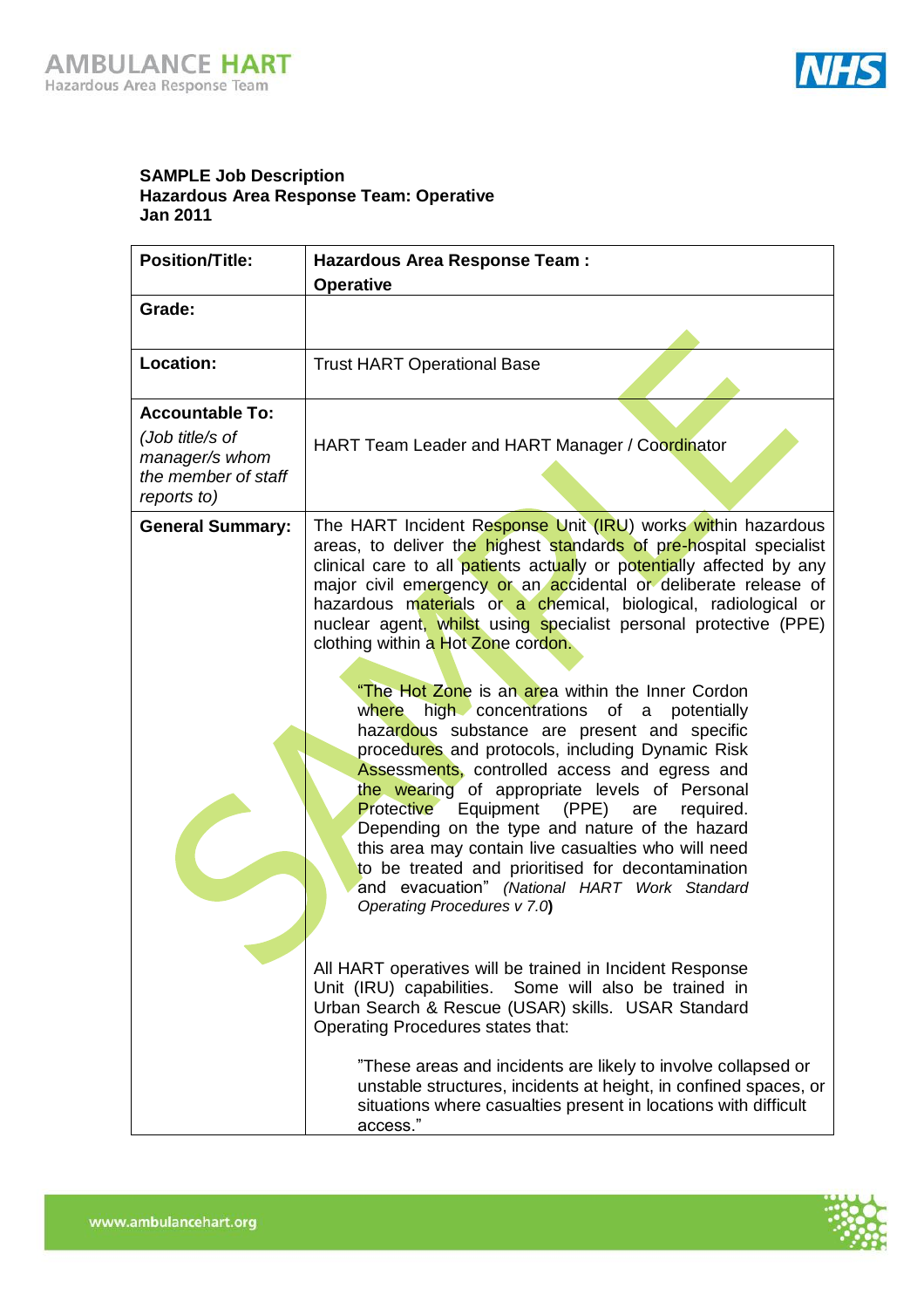|--|

| <b>Structure</b>                         | HART staff will work closely with other emergency service teams at<br>a range of operational incidents including: Major Incidents,<br>incidents of a CBRN nature, USAR incidents, incidents involving<br>hazardous materials, structural collapse, confined space rescue,<br>major transportation incidents, incidents requiring working at height,<br>trench collapse and rescue, incidents involving complex<br>entrapment, inland water operations - as defined and in<br>accordance with HART Standard Operating Procedures, depending<br>upon the qualification and training of the operatives.<br>The post-holder will ensure that the highest level of patient care is<br>delivered in accordance with the procedures issued by the Trust in<br>order to maintain personal safety and that of colleagues and<br>casualties.<br>This job description must be read in conjunction with the standard<br>job description for the clinical role which the individual is qualified to<br>undertake since these and other appropriate duties will be<br>undertaken when not deployed to a HART activity.<br>HART Manager / Coordinator |
|------------------------------------------|----------------------------------------------------------------------------------------------------------------------------------------------------------------------------------------------------------------------------------------------------------------------------------------------------------------------------------------------------------------------------------------------------------------------------------------------------------------------------------------------------------------------------------------------------------------------------------------------------------------------------------------------------------------------------------------------------------------------------------------------------------------------------------------------------------------------------------------------------------------------------------------------------------------------------------------------------------------------------------------------------------------------------------------------------------------------------------------------------------------------------------------|
| (Organisational                          |                                                                                                                                                                                                                                                                                                                                                                                                                                                                                                                                                                                                                                                                                                                                                                                                                                                                                                                                                                                                                                                                                                                                        |
| <b>Structure</b>                         | <b>HART Team Leader</b>                                                                                                                                                                                                                                                                                                                                                                                                                                                                                                                                                                                                                                                                                                                                                                                                                                                                                                                                                                                                                                                                                                                |
| incorporating two<br>positions above and |                                                                                                                                                                                                                                                                                                                                                                                                                                                                                                                                                                                                                                                                                                                                                                                                                                                                                                                                                                                                                                                                                                                                        |
| two positions below)                     | <b>HART</b> Operative                                                                                                                                                                                                                                                                                                                                                                                                                                                                                                                                                                                                                                                                                                                                                                                                                                                                                                                                                                                                                                                                                                                  |
|                                          |                                                                                                                                                                                                                                                                                                                                                                                                                                                                                                                                                                                                                                                                                                                                                                                                                                                                                                                                                                                                                                                                                                                                        |
| <b>KEY</b>                               | <b>HART Team</b>                                                                                                                                                                                                                                                                                                                                                                                                                                                                                                                                                                                                                                                                                                                                                                                                                                                                                                                                                                                                                                                                                                                       |
| <b>RELATIONSHIPS</b>                     | <b>HART</b> Manager                                                                                                                                                                                                                                                                                                                                                                                                                                                                                                                                                                                                                                                                                                                                                                                                                                                                                                                                                                                                                                                                                                                    |
| (Add more or delete                      | <b>Operational Trust staff</b><br><b>Trust's AMLO</b>                                                                                                                                                                                                                                                                                                                                                                                                                                                                                                                                                                                                                                                                                                                                                                                                                                                                                                                                                                                                                                                                                  |
| as appropriate for                       | Air ambulance services                                                                                                                                                                                                                                                                                                                                                                                                                                                                                                                                                                                                                                                                                                                                                                                                                                                                                                                                                                                                                                                                                                                 |
| your Trust)                              | <b>Fire &amp; Rescue Service</b><br>Fire Service USAR teams                                                                                                                                                                                                                                                                                                                                                                                                                                                                                                                                                                                                                                                                                                                                                                                                                                                                                                                                                                                                                                                                            |
|                                          | Police<br>$\bullet$                                                                                                                                                                                                                                                                                                                                                                                                                                                                                                                                                                                                                                                                                                                                                                                                                                                                                                                                                                                                                                                                                                                    |
|                                          | <b>British Transport Police</b><br>$\bullet$                                                                                                                                                                                                                                                                                                                                                                                                                                                                                                                                                                                                                                                                                                                                                                                                                                                                                                                                                                                                                                                                                           |
|                                          | Local hospitals<br>$\bullet$<br>Coastguard<br>٠                                                                                                                                                                                                                                                                                                                                                                                                                                                                                                                                                                                                                                                                                                                                                                                                                                                                                                                                                                                                                                                                                        |
|                                          | <b>Maritime Rescue Organisations</b><br>٠                                                                                                                                                                                                                                                                                                                                                                                                                                                                                                                                                                                                                                                                                                                                                                                                                                                                                                                                                                                                                                                                                              |
|                                          | Mountain/Cave Rescue                                                                                                                                                                                                                                                                                                                                                                                                                                                                                                                                                                                                                                                                                                                                                                                                                                                                                                                                                                                                                                                                                                                   |
|                                          |                                                                                                                                                                                                                                                                                                                                                                                                                                                                                                                                                                                                                                                                                                                                                                                                                                                                                                                                                                                                                                                                                                                                        |

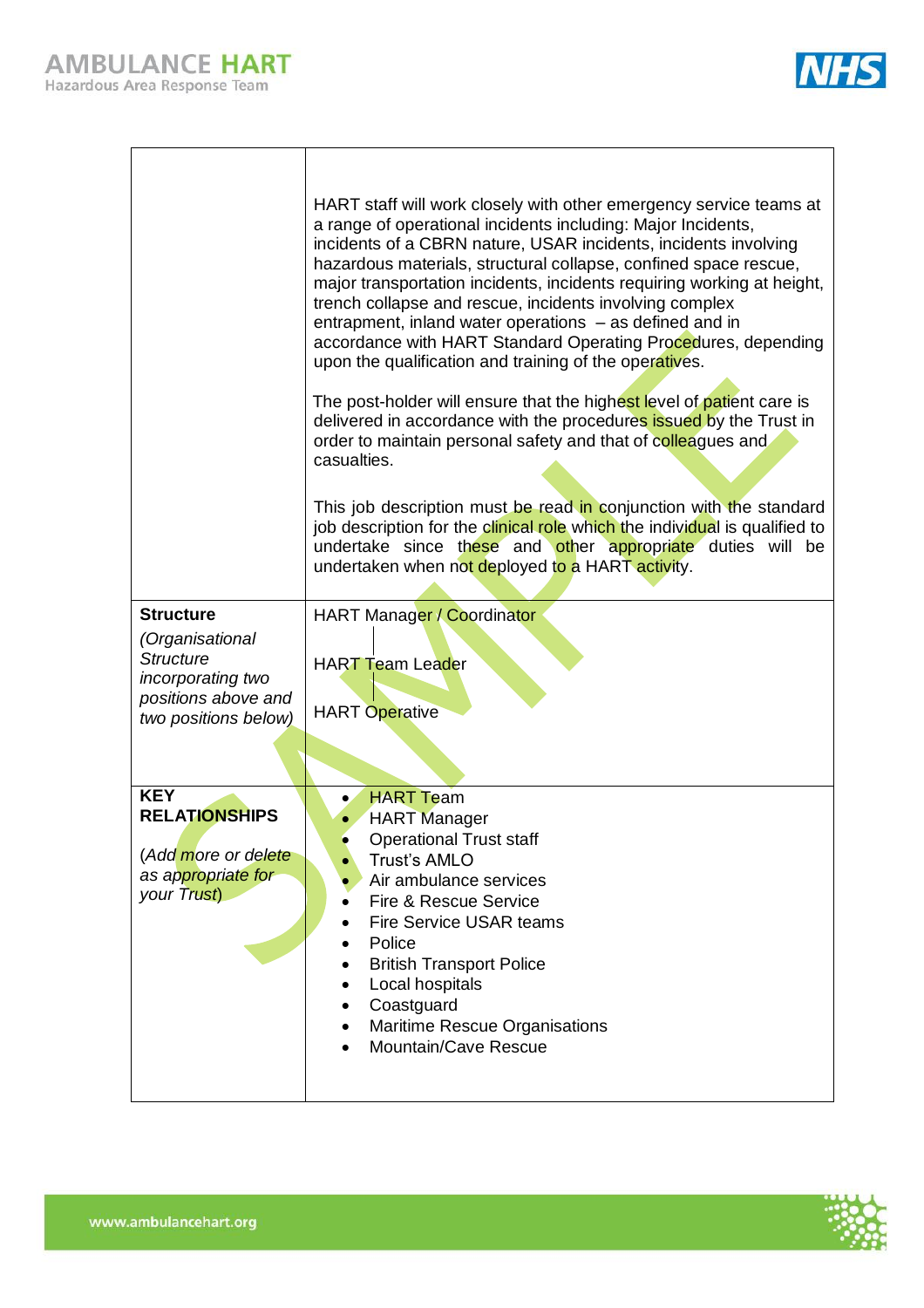

## **MAIN TASKS AND RESPONSIBILITIES**

| <b>Operational</b> | In accordance with laid down policies, Standard Operating<br>Procedures and Concepts of Operations:                                                                                                                                                                                                                                                                                                                              |
|--------------------|----------------------------------------------------------------------------------------------------------------------------------------------------------------------------------------------------------------------------------------------------------------------------------------------------------------------------------------------------------------------------------------------------------------------------------|
|                    | Provide immediate health input to the initial assessment of<br>the scene to meet the needs of Ambulance and Health<br>Services, including casualty confirmation and management                                                                                                                                                                                                                                                   |
|                    | incident<br>briefings<br>from<br>the<br><b>HART</b><br>Receive<br>Team<br>$\bullet$<br>Leader/Incident Commander on assigned<br>and<br>roles<br>instructions for managing the incident, following<br>the<br>deployment plan where appropriate.                                                                                                                                                                                   |
|                    | To provide specialist clinical support and knowledge within<br>$\bullet$<br><b>HAZMAT/CBRN and USAR situations</b>                                                                                                                                                                                                                                                                                                               |
|                    | Estimate resources required and undertake Situation<br>٠<br>Reporting (SitRep) as required                                                                                                                                                                                                                                                                                                                                       |
|                    | Direct, coordinate and deliver life saving clinical care for<br>٠<br>patients within the inner cordon including triage (where<br>appropriate, toxic triage), diagnosis, appropriate treatment,<br>prior to, and during, decontamination (if contamination<br>present) and in situations of difficult access in USAR<br>incidents, at times being the only clinician in situ and deliver<br>casualties into mainstream healthcare |
|                    | Operate specialist equipment e.g mass oxygen delivery<br>system, <b>DIM equipment, Safe Working at Height equipment</b><br>(USAR only) and make appropriate use, based on dynamic<br>risk assessment, of levels of PPE provided                                                                                                                                                                                                  |
|                    | Collaborate with partners operating alongside the HART<br>$\bullet$<br>and liaise with specialist agencies e.g HPA, DCHAPS, Fire<br>Service USAR to gather relevant information on scene                                                                                                                                                                                                                                         |
|                    | <b>Estimate resources required and deliver Situation Reports</b><br>when required.                                                                                                                                                                                                                                                                                                                                               |
|                    | Access relevant databases (e.g. TOXBASE, CHEMNET,<br>$\bullet$<br>CHAPD (HPA) etc.) to research and communicate to others<br>regarding the symptoms, treatment, and decontamination<br>procedures for an incident.\<br>Provide clinical support and backup to multi-agency service                                                                                                                                               |
|                    | personnel working in the inner cordon<br>Undertake Hazard Identification monitor local environment                                                                                                                                                                                                                                                                                                                               |
|                    | safety e.g. weather & climate conditions, gas levels and<br>wind direction, liaising with other available expertise to<br>consolidate decision making                                                                                                                                                                                                                                                                            |
|                    | Comply with Command & Control in the inner cordon /<br>Hot/Warm Zones contributing to the deployment of<br>resources, casualty management and evacuation                                                                                                                                                                                                                                                                         |
|                    | Actively support and work with other members of the Team<br>undertaking those tasks allocated by the HART Team                                                                                                                                                                                                                                                                                                                   |

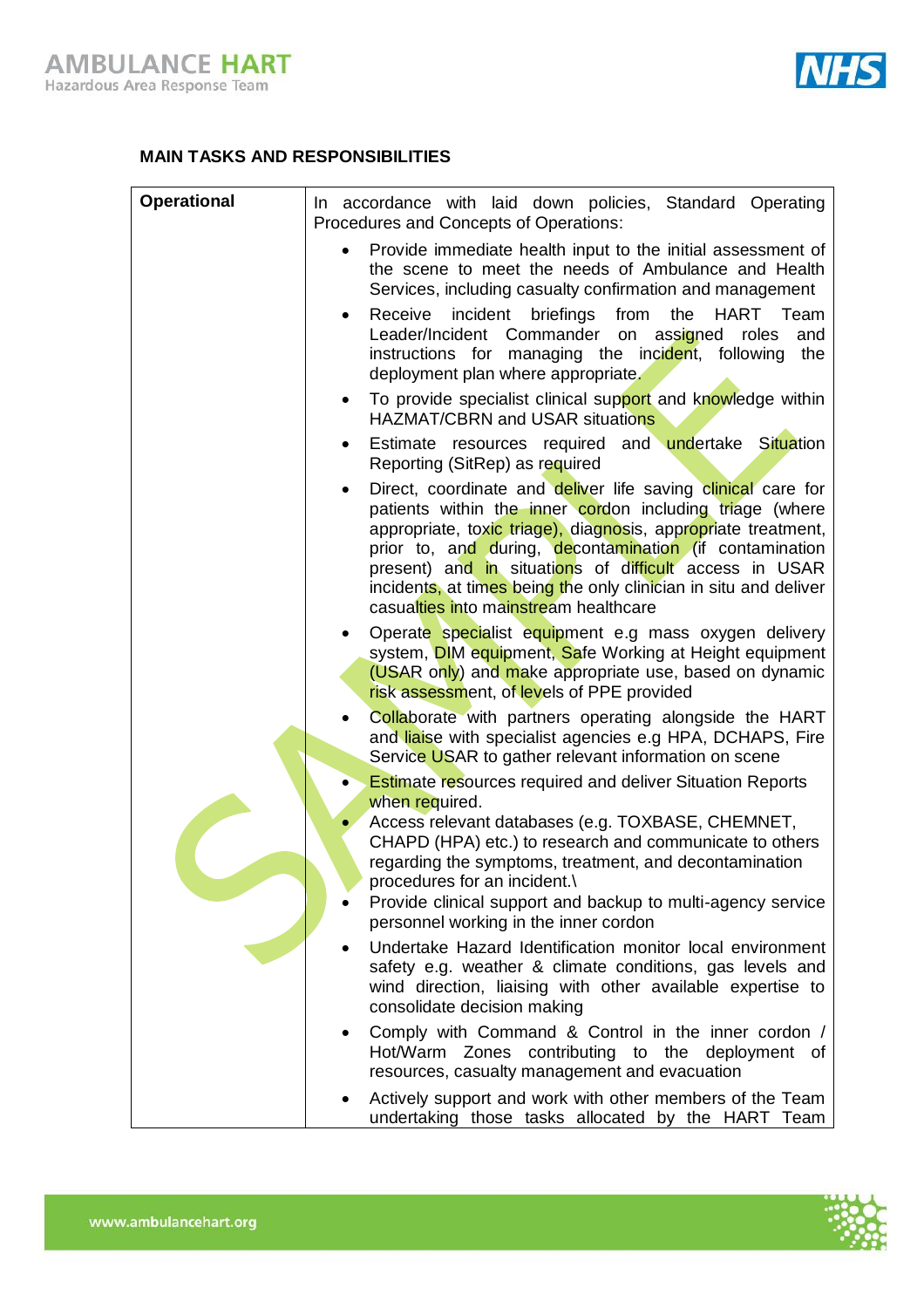

|                                                                                   |                        | Leader/Supervisor, Tactical Support Officer or other person<br>designated to manage a CBRN or HART incident.                                                                                                                                                                                                                                                                                                                                                                                                                                                                                                                                                                                                                                                                                                                                                                                                                                                                                                                                                                                                                                                                                                                                                                                                                                                                                                                                                                                                                                                |
|-----------------------------------------------------------------------------------|------------------------|-------------------------------------------------------------------------------------------------------------------------------------------------------------------------------------------------------------------------------------------------------------------------------------------------------------------------------------------------------------------------------------------------------------------------------------------------------------------------------------------------------------------------------------------------------------------------------------------------------------------------------------------------------------------------------------------------------------------------------------------------------------------------------------------------------------------------------------------------------------------------------------------------------------------------------------------------------------------------------------------------------------------------------------------------------------------------------------------------------------------------------------------------------------------------------------------------------------------------------------------------------------------------------------------------------------------------------------------------------------------------------------------------------------------------------------------------------------------------------------------------------------------------------------------------------------|
|                                                                                   |                        | Working within the Team, maintain the readiness of PPE,<br>clinical and operational equipment and vehicles, and carry<br>out routine care and maintenance to ensure a high state of<br>preparedness.                                                                                                                                                                                                                                                                                                                                                                                                                                                                                                                                                                                                                                                                                                                                                                                                                                                                                                                                                                                                                                                                                                                                                                                                                                                                                                                                                        |
|                                                                                   |                        | Be prepared to respond to national incidents, with the<br>possibility of being away for unknown periods of time.                                                                                                                                                                                                                                                                                                                                                                                                                                                                                                                                                                                                                                                                                                                                                                                                                                                                                                                                                                                                                                                                                                                                                                                                                                                                                                                                                                                                                                            |
| Governance &<br>Quality                                                           | $\bullet$<br>$\bullet$ | Work within the policies and procedures of the Trust and<br>HART Unit to ensure that:<br>patient confidentiality is maintained at all times<br>$\circ$<br>that any confidential/classified information which<br>$\circ$<br>comes in to your possession or knowledge is<br>managed in such a manner as not to compromise an<br>operation or the safety of staff involved in the<br>delivery of any such operation<br>be aware that the immediate working environment<br>$\circ$<br>may be designated a 'scene of crime' and as far as<br>possible endeavour to preserve and/or leave<br>undisturbed<br>any potential evidence,<br>without<br>compromising ability to perform the clinical role<br>Maintain required personal standards of service delivery<br>and core HART skills and attend training events as required<br>to deliver the expected level of service.<br>Actively support and work with other members of the team<br>undertaking tasks allocated by persons designated to<br>manage the incident.<br>Assist in the ongoing evaluation of HART capabilities and<br>effectiveness<br>Assist in the research and development of new equipment.<br>Analyse information from multiple sources to better<br>understand the nature of an incident and plan scene<br>management activities.<br>Ensure the accurate recording of information, including<br>patient records and decision logs, relating to HART<br>operations, in accordance with established procedures and<br>share with Team Leaders and other authorised staff as<br>appropriate. |
| Communication,<br><b>Networking and</b><br><b>Working</b><br><b>Relationships</b> |                        | Comply with the required instructions, procedures and<br>processes of the Team, and the Trust to maintain effective<br>two-way communication.                                                                                                                                                                                                                                                                                                                                                                                                                                                                                                                                                                                                                                                                                                                                                                                                                                                                                                                                                                                                                                                                                                                                                                                                                                                                                                                                                                                                               |
|                                                                                   |                        | If required, represent the Trust and emergency services in<br>the public arena and promote its image as a professional<br>and competent service.                                                                                                                                                                                                                                                                                                                                                                                                                                                                                                                                                                                                                                                                                                                                                                                                                                                                                                                                                                                                                                                                                                                                                                                                                                                                                                                                                                                                            |
|                                                                                   |                        | Develop and maintain good working relationships with other<br>emergency services, NHS Trusts and public sector                                                                                                                                                                                                                                                                                                                                                                                                                                                                                                                                                                                                                                                                                                                                                                                                                                                                                                                                                                                                                                                                                                                                                                                                                                                                                                                                                                                                                                              |

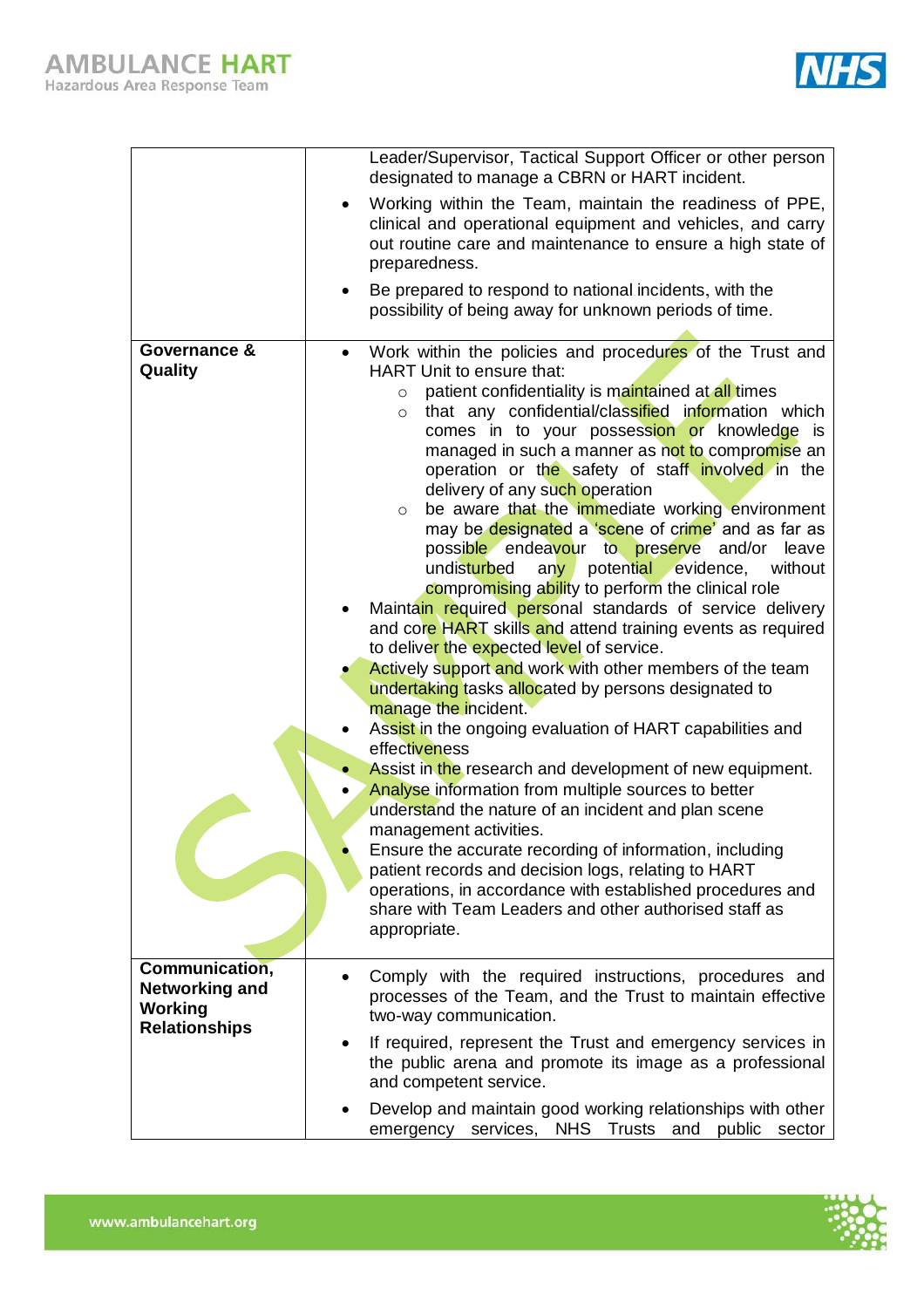

|                                                                      |           | agencies.                                                                                                                                                                                                                                                   |
|----------------------------------------------------------------------|-----------|-------------------------------------------------------------------------------------------------------------------------------------------------------------------------------------------------------------------------------------------------------------|
|                                                                      |           | Promote HART awareness to other Ambulance staff<br>Actively support and promote the aims and objectives of the<br>Trust's HART capability.                                                                                                                  |
|                                                                      |           |                                                                                                                                                                                                                                                             |
| <b>Strategic</b>                                                     | $\bullet$ | Actively support and promote the Trust's purpose, Vision<br>and Values*, and broad organisational goals                                                                                                                                                     |
| * insert appropriate<br>terminology for your<br>Trust                | ٠         | Actively support and promote the aims and objectives of the<br><b>Trust's HART Team</b>                                                                                                                                                                     |
|                                                                      | $\bullet$ | Be responsible for personal contribution to the development<br>of the HART Team and where necessary, the testing of new<br>initiatives.                                                                                                                     |
| <b>Personal</b><br><b>Responsibility &amp;</b><br><b>Development</b> |           | Adhere to Trust policies and best practice thereby<br>and promoting the highest professional<br>maintaining<br>standards, including clinical practice, conduct, attendance<br>and compliance with the dress code.                                           |
|                                                                      | $\bullet$ | Demonstrate and maintain a positive<br>attitude<br>and<br>commitment to Equal Opportunities and diversity.                                                                                                                                                  |
|                                                                      | $\bullet$ | Take responsibility for own Personal Development Review<br>in accordance with the Trust's arrangements and, in<br>agreement with Team Leader/Supervisor plan and engage<br>in formal and informal learning events that underpin the<br>demands of the role. |
|                                                                      |           | Attend identified courses to maintain and increase personal<br>knowledge base.                                                                                                                                                                              |
|                                                                      |           | Develop specialised knowledge of HART principles,<br>capabilities and procedures.                                                                                                                                                                           |
|                                                                      |           | To maintain competencies through continuation training,<br>both practical and theoretical.                                                                                                                                                                  |
|                                                                      |           | Attend and complete nationally agreed training programmes<br>when required.                                                                                                                                                                                 |
|                                                                      |           | Be responsible for personal contribution to the development<br>of HART and where necessary, the testing and evaluation<br>of new initiatives.                                                                                                               |
| <b>Health &amp; Safety</b>                                           | $\bullet$ | Ensure that the safest possible working practices are<br>followed at all times.                                                                                                                                                                             |
|                                                                      | ٠<br>٠    | Maintain a good level of physical fitness and undergo and<br>pass physical competence assessments when required.<br>Maintain personally issued PPE to required standards.                                                                                   |
|                                                                      |           | Take personal responsibility to remedy Health & Safety<br>issues as quickly as possible within the limits if skills,                                                                                                                                        |